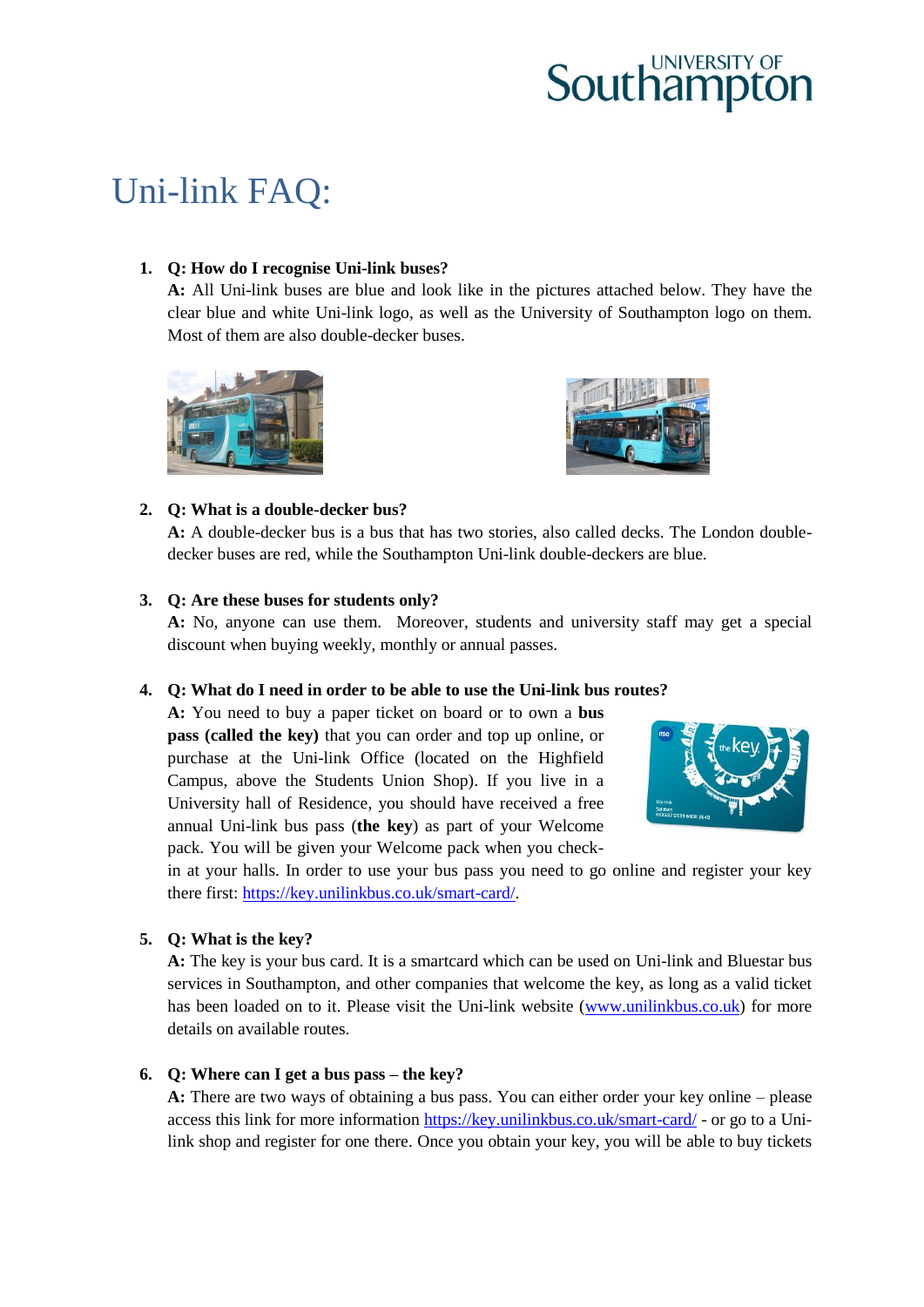or bus passes (weekly, monthly or annually) from the website mentioned above or in the ticket offices around Southampton. You can also top up existing products on the bus.

#### **7. Q: On what buses can I use my key/bus pass?**

**A:** You can use your key on a wide variety of buses – it all depends on the type of tickets/journeys you acquire. All Uni-link bus passes will also work on Bluestar buses in Southampton.

#### **8. Q: I am a pre-sessional English Course student living in halls. Do I get a bus pass?**

**A:** Yes, you do. However, it is not a key card. You will receive a **printed card** which needs to be shown alongside your University Student ID card when getting on a bus. You will receive a key card during the September intake if you continue your studies with the University.

#### **9. Q: Can I validate my key card multiple times in a row?**

**A:** Only if you have purchased multi-trip tickets (as opposed to a period pass, which is applicable to a single passenger). If you have multi-trips on your key card and a friend of yours want to take the bus together and your friend does not have the key and does not want to purchase a ticket of his/her own, you can validate your key card two times in a row provided that you have previously topped it up with the right amount of tickets/journeys needed.

#### **10. Q: Can I top up my bus card (the key) online?**

**A:** Yes! You can top up your key online by logging in into your account on the following website: [https://key.unilinkbus.co.uk/smart-card/.](https://key.unilinkbus.co.uk/smart-card/) The e-mail address and password should be the ones you used when first setting up your account. Please allow 24 hours for a product to be uploaded to your card.

### **11. Q: If I don't have the key, where can I buy tickets from?**

**A:** You can buy tickets when you get on the bus. Just ask the driver for the type of ticket you would like to purchase and have some cash ready in order to pay for it!

### **12. Q: What bus ticket should I get?**

**A:** There are different types of tickets available for you to buy depending on your needs and journey.

**-**If you are just going **one way**, you should buy a **single ticket** worth **£2**.

**-**If you are planning on taking the bus **more than once** during the same day, then you should buy a **dayrider** for **£3.50**. This gives you unlimited travel on any Uni-link or Bluestar bus in the Southampton Freedom zone for the whole day.

**-**If you are a regular customer of the bus lines in Southampton, you may want to check the weekly, monthly and annual passes Uni-link is offering.

#### **13. Q: What is the Southampton Freedom Zone?**

**A:** The Southampton Freedom Zone includes the central area of Southampton, the area around the University and goes up to Southampton Airport. For more information, please see the map below. (I attached the map to the e-mail)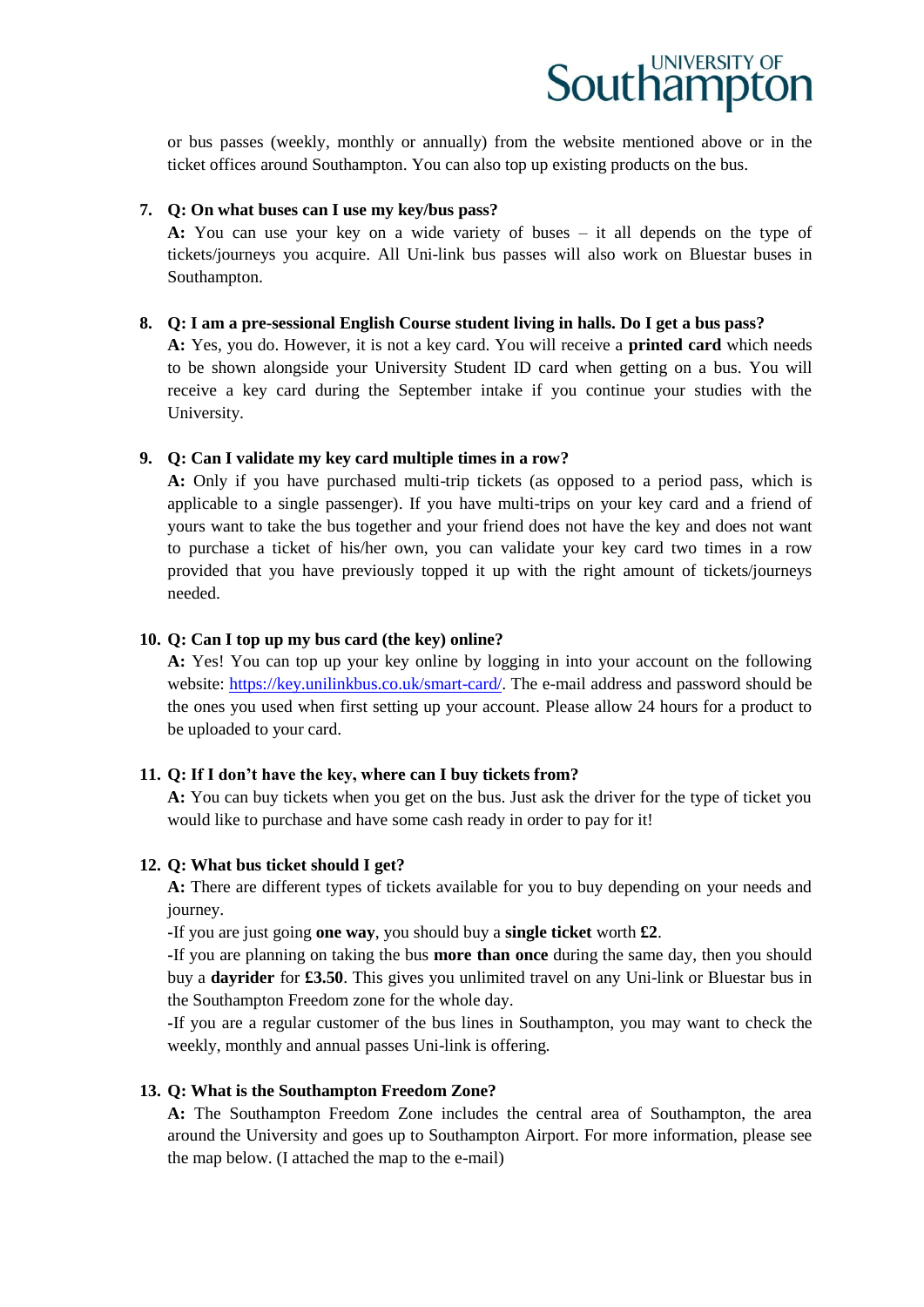#### **14. Q: How can I pay for tickets bought on board?**

A: If you want to buy your ticket on board, please remember to have some cash ready to pay for it. Bus drivers do not accept cards or cheques. We advise you to use smaller notes (£5 or £10) or coins so as to minimise the time of your purchase. Any delays can affect the bus's schedule.

#### **15. Q: How do I know which bus to get on?**

**A:** All buses have a combination of letters and numbers on their front black screen, side black screens and on the back. The combination follows this pattern: **U** for Uni-link, a number (**1, 2, 6** or **9**) indicating the bus line, and a final letter indicating the direction the bus is going to. For example, the bus U1 circulates from Southampton Airport to the City Centre. Consequently, if a U1's last stop is the Airport, the code that appears on its outer screens is **U1A (A for the Airport).** If the U1's last stop is the City Centre, the code will be **U1C (C for the City Centre).**

#### **16. Q: How do I get on the bus?**

**A:** If the bus you want to take is not already at a bus stop, make sure you pay attention when it approaches as you will need to wave your hand to the driver so as to make him aware that he needs to stop and get you on board.

#### **17. Q: How do I know when the bus has reached the station I want to get off?**

**A:** Some Bluestar buses may have some display screens inside, which indicate the next stop you will be arriving at. If this is not the case and you are not sure where to get off, remember to ask the driver to let you know when you have reached your destination.

#### **18. Q: How do I get off the bus?**

**A:** In order for the driver to stop at the station where you want to get off, you need to press one of the **red STOP** buttons that you can easily spot on the bus. Make sure you do this after the bus has left the station previous to the one you are getting off at, and a few seconds before it has reached your stop. Please wait for the bus to stop before getting out of your seat.



#### **19. Q: Where should I sit on the bus?**

**A:** You can sit wherever you want on the bus, be it on the lower deck or on the top floor. However, please try to avoid sitting in the priority/reserved seats.

#### **20. Q: What are the reserved seats?**

**A:** The reserved seats are seats which are mainly for people who are disabled, pregnant or less able to stand. In the case of double-decker buses, these seats are located on the ground floor so as to facilitate these people's access to them.

#### **21. Q: What do I do if someone needs to sit down?**

**A:** You may find that in the UK people have certain expectations from young people when someone needs to sit down for various reasons: disability, pregnancy, the elderly or difficulty to stand, for example. The most appropriate thing to do in these cases is to offer your seat to the person who needs it. However, this also depends on your own health condition and needs.